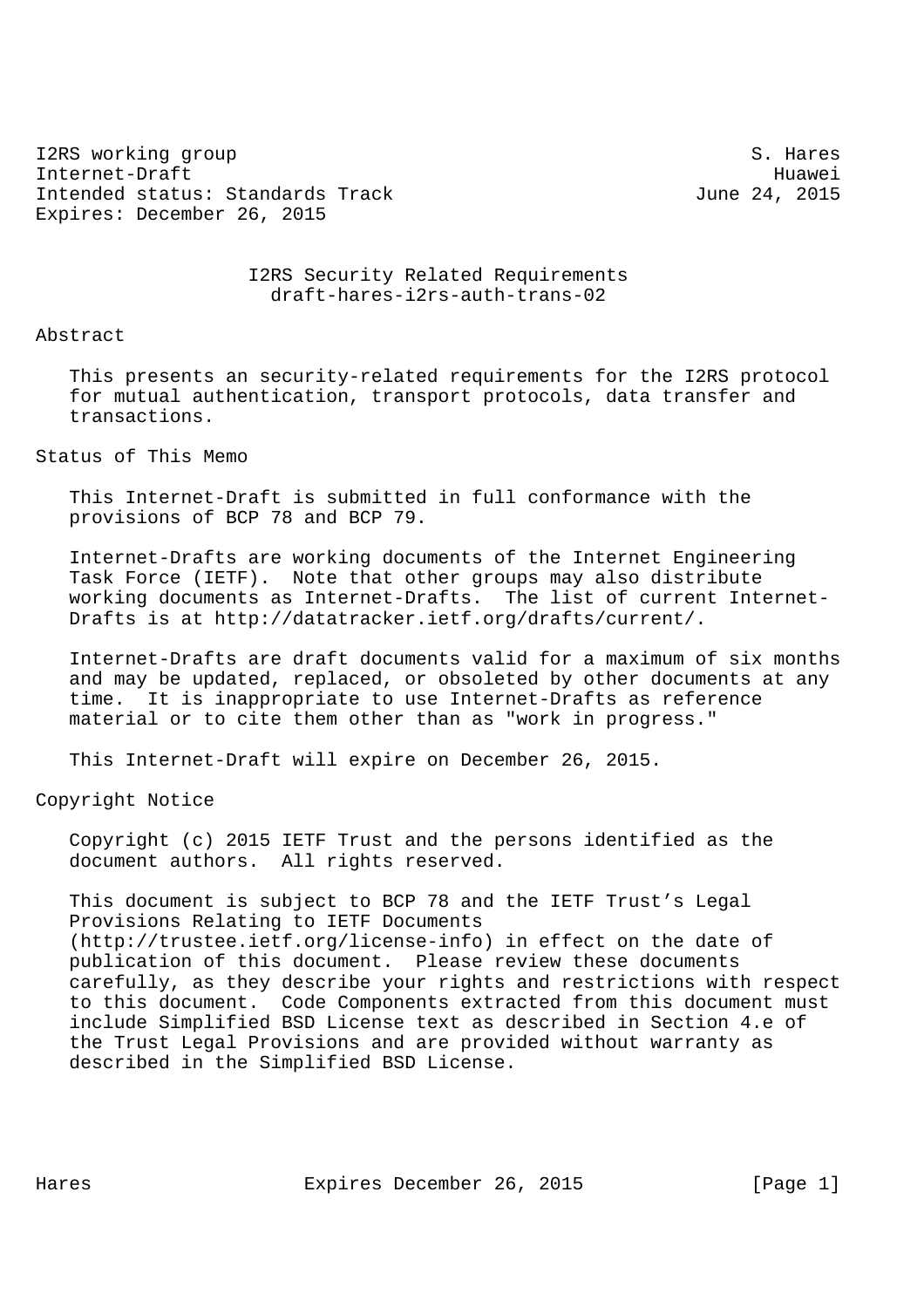Table of Contents

| Introduction<br><u>. In the second contract of the second contract of the second contract of the second contract of the second contract of the second contract of the second contract of the second contract of the second contract of the secon</u> |   |
|------------------------------------------------------------------------------------------------------------------------------------------------------------------------------------------------------------------------------------------------------|---|
| 10 I2RS General Requirements<br>1.1.                                                                                                                                                                                                                 |   |
| 1.2.                                                                                                                                                                                                                                                 | 4 |
| 2. Security-Related Requirements                                                                                                                                                                                                                     | 5 |
| Mutual authentication of I2RS client and I2RS Agent<br>2.1.                                                                                                                                                                                          | 5 |
| 2.2. Transport Requirements Based on Mutual Authentication                                                                                                                                                                                           | 6 |
| 2.3. Data Confidentiality Requirements                                                                                                                                                                                                               | 6 |
| 2.4. Message Integrity Requirements                                                                                                                                                                                                                  | 7 |
| 2.4.1. Handling Multiple Messages                                                                                                                                                                                                                    | 7 |
| 2.5. Role-Based Data Model Security                                                                                                                                                                                                                  | 7 |
|                                                                                                                                                                                                                                                      | 8 |
| 4.                                                                                                                                                                                                                                                   | 8 |
| 5.                                                                                                                                                                                                                                                   | 8 |
| რ.                                                                                                                                                                                                                                                   | 8 |
| 6.1. Normative References                                                                                                                                                                                                                            | 8 |
| 6.2. Informative References                                                                                                                                                                                                                          | 9 |
| Author's Address<br>and the company of the company of the company of the company of the company of the company of the company of the company of the company of the company of the company of the company of the company of the company of the comp   | 9 |

## 1. Introduction

 The Interface to the Routing System (I2RS) provides read and write access to the information and state within the routing process. The I2RS client interacts with one or more I2RS agents to collect information from network routing systems.

 This document describes the requirements for the I2RS protocol in the security-related areas of mutual authentication of the I2RS client and agent, the transport protocol carrying the I2RS protocol messages, and the atomicity of the transactions. These requirements were initially described in the [I-D.ietf-i2rs-architecture] document. These security requirements are also part of the list of top ten requirements for the I2RS protocol indicated in the section below.

 [I-D.haas-i2rs-ephemeral-state-reqs] discusses of I2RS roles-based write conflict resolution in the ephemeral data store using the I2RS Client Identity, I2RS Secondary Identity and priority. The draft [I-D.ietf-i2rs-traceability] describes the traceability framework and its requirements for I2RS. The draft [I-D.ietf-i2rs-pub-sub-requirements] describe the requirements for I2RS to be able to publish information or have a remote client subscribe to an information data stream.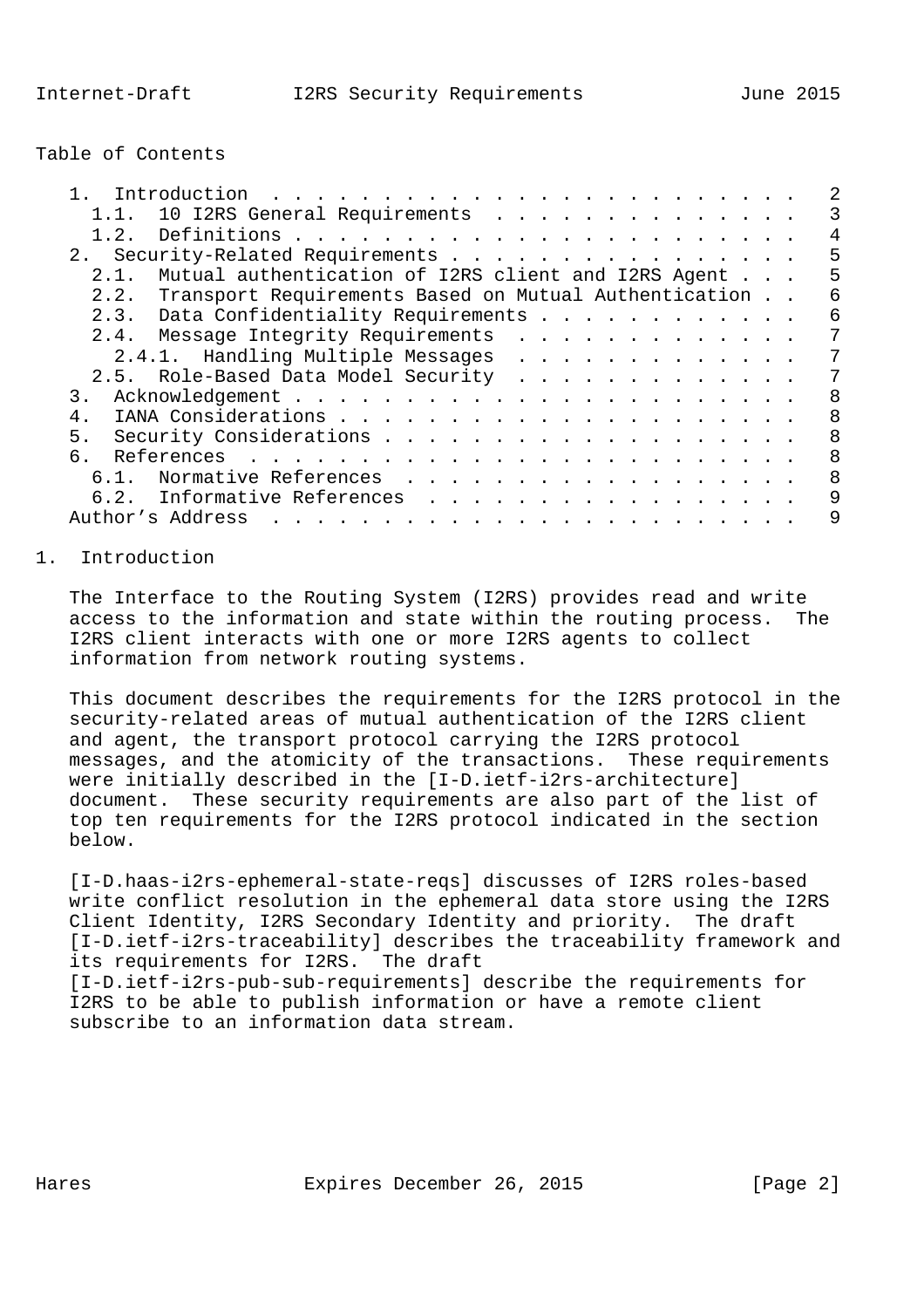## 1.1. 10 I2RS General Requirements

- 1. The I2RS protocol SHOULD support highly reliable notifications (but not perfectly reliable notifications) from an I2RS agent to an I2RS client.
- 2. The I2RS protocol SHOULD support a high bandwidth, asynchronous interface, with real-time guarantees on getting data from an I2RS agent by an I2RS client.
- 3. The I2RS protocol will operate on data models which may be protocol independent or protocol dependent.
- 4. I2RS Agent needs to record the client identity when a node is created or modified. The I2RS Agent needs to be able to read the client identity of a node and use the client identity's associated priority to resolve conflicts. The secondary identity is useful for traceability and may also be recorded.
- 5. Client identity will have only one priority for the client identity. A collision on writes is considered an error, but priority is utilized to compare requests from two different clients in order to modify an existing node entry. Only an entry from a client which is higher priority can modify an existing entry (First entry wins). Priority only has meaning at the time of use.
- 6. The Agent identity and the Client identity should be passed outside of the I2RS protocol in a authentication and authorization protocol (AAA). Client priority may be passed in the AAA protocol. The values of identities are originally set by operators, and not standardized.
- 7. An I2RS Client and I2RS Agent mutually authenticate each other based on pre-established authenticated identities.
- 8. Secondary identity data is read-only meta-data that is recorded by the I2RS agent which associated with a data model's node when the node is written, updated or deleted. Just like the primary identity, the secondary identity is only recorded when the data node is written or updated or deleted.
- 9. I2RS agent can have a lower priority I2RS client attempting to modify a higher priority client's entry in a data model. The filtering out of lower priority clients attempting to write or modify a higher priority client's entry in a data model SHOULD be effectively handled and not put an undue strain on the I2RS agent. Note: Jeff's suggests that priority is kept at the NACM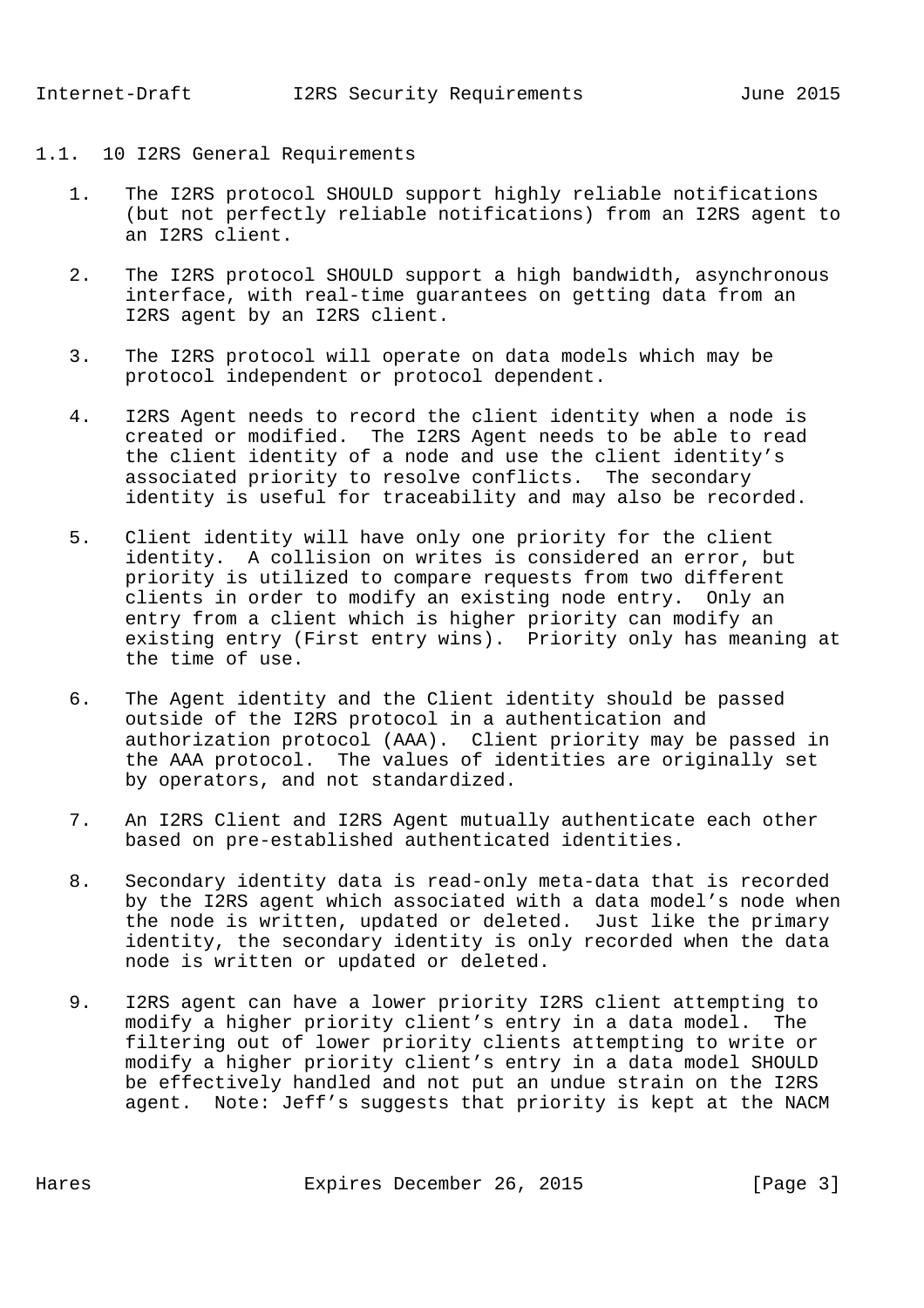at the client level (rather than the path level or the group level) will allow these lower priority clients to be filtered out using an extended NACM approach. This is only a suggestion of a method to provide the requirement

 10. The I2RS protocol MUST support the use of a secure transport. However, certain functions such as notifications MAY use a non secure transport. Each model or service (notification, logging) must define within the model or service the valid uses of a non secure transport.

### 1.2. Definitions

 This document utilizes the definitions found in the following drafts: [RFC4949], and [I-D.ietf-i2rs-architecture]

Specifically, this document utilizes the following definitions:

### Authentication

 [RFC4949] describes authentication as the process of verifying (i.e., establishing the truth of) an attribute value claimed by or for a system entity or system resource. Authentication has two steps: identify and verify.

## Data Confidentiality

 [RFC4949] describes data confidentiality as having two properties: a) data is not disclosed to system entities unless they have been authorized to know, and b) data is not disclosed to unauthorized individuals, entities or processes. The key point is that confidentiality implies that the originator has the ability to authorize where the information goes. Confidentiality is important for both read and write scope of the data.

### Data Privacy

 [RFC4949] describes data privacy as a synonym for data confidentiality. This I2RS document will utilize data privacy as a synonym for data confidentiality.

## Mutual Authentication

 [RFC4949] implies that mutual authentication exists between two interacting system entities. Mutual authentication in I2RS implies that both sides move from a state of mutual suspicion to mutually authenticated communication afte each system has been identified and validated by its peer system.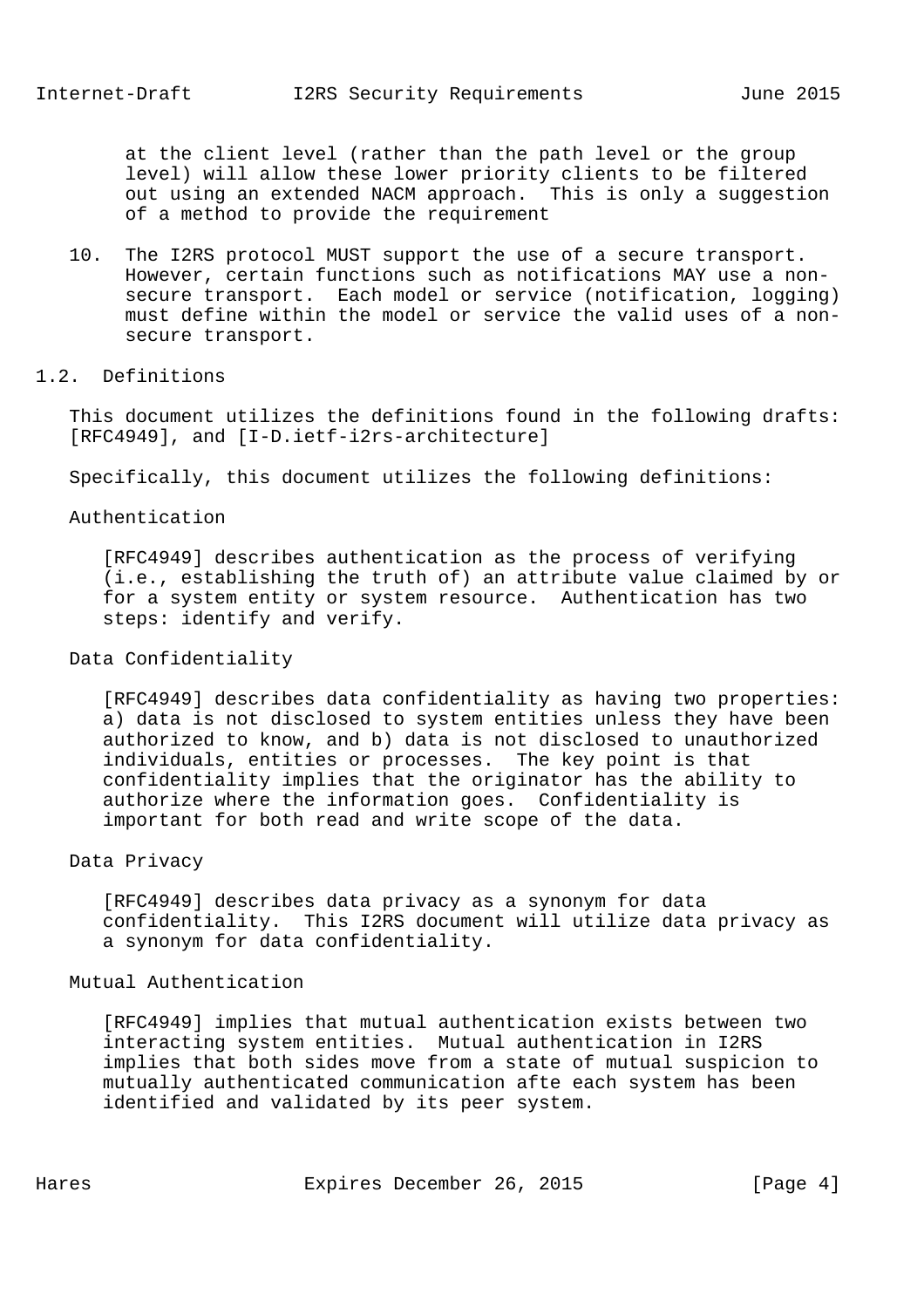Security audit trail

 [RFC4949] (page 254) describes a security audit trail as a chronological record of system activities that is sufficient to enable the reconstruction and examination of the sequence environments and activities surrounding or leading to an operation, procedure, or event in a security-relevant transaction from inception to final results. Requirements to support a security audit is not covered in this document. The draft [I-D.ietf-i2rs-traceability] describes traceability for I2RS interface and protocol. Traceability is not equivalent to a security audit trail.

### I2RS integrity

 The data transfer as it is transmitted between client and agent cannot be modified by unauthorized parties without detection.

2. Security-Related Requirements

 The security for the I2RS protocol requires mutually authenticated I2RS client and I2RS agent. The I2RS client and I2RS agent using the I2RS protocol MUST be able to exchange data over a secure transport, but some functions may operate on non-secure transport. The I2RS protocol MUST BE able to provide atomicity of a transaction, but it is not required to multi-message atomicity and rollback mechanisms transactions. Multiple messages transactions may be impacted by the interdependency of data. This section discusses these details of these securitry requirements.

2.1. Mutual authentication of I2RS client and I2RS Agent

 The I2RS architecture [I-D.ietf-i2rs-architecture] sets the following requirements:

- o All I2RS clients and I2RS agents MUST have at least one unique identifier that uniquely identifies each party.
- o The I2RS protocol MUST utilize these identifiers for mutual identification of the I2RS client and I2RS agent.
- o An I2RS agent, upon receiving an I2RS message from a client, MUST confirm that the client has a valid identity.
- o The client, upon receiving an I2RS message from an agent, MUST confirm the I2RS identity.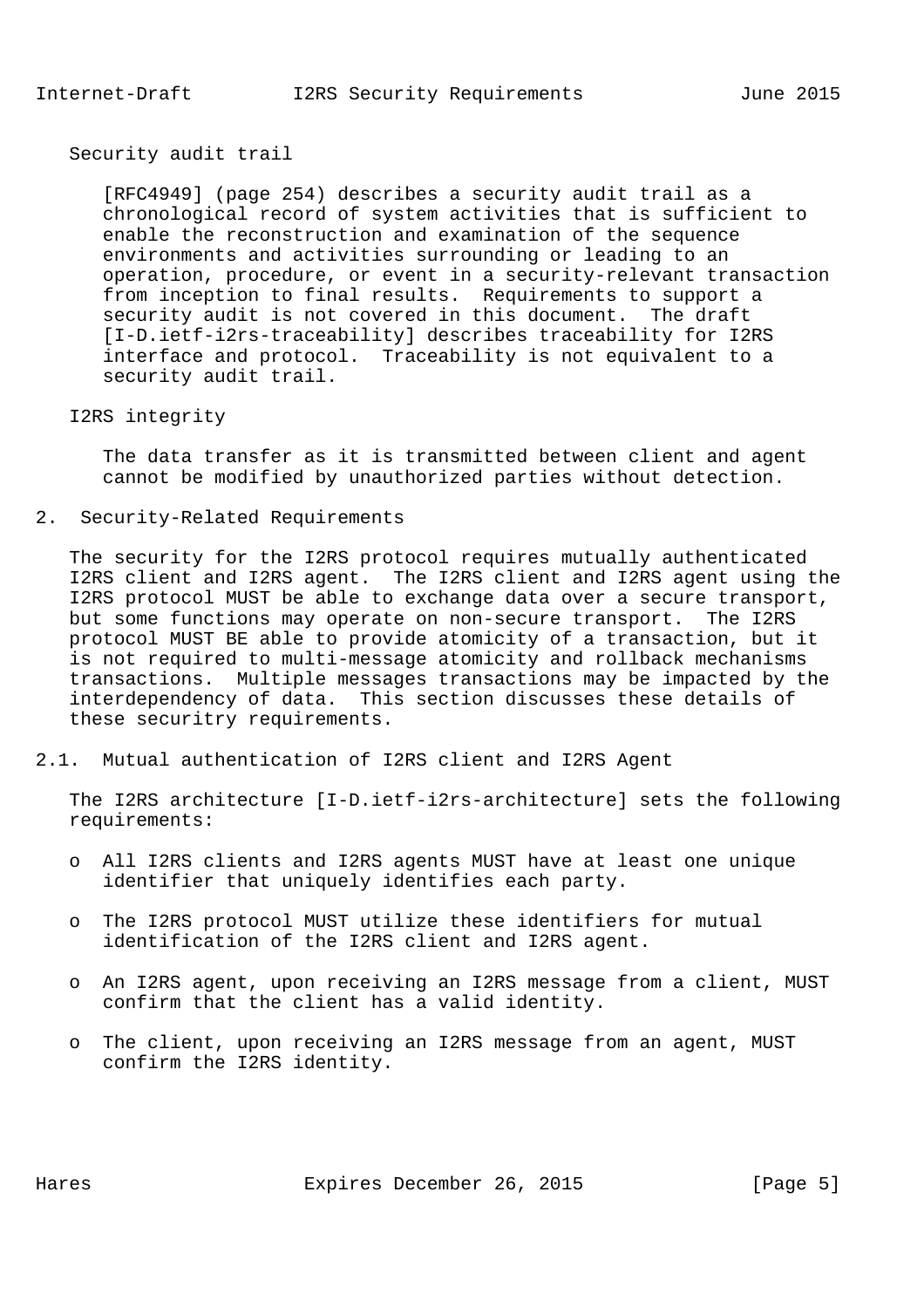- o Identity distribution and the loading of these identities into I2RS agent and I2RS Client occur outside the I2RS protocol.
- o The I2RS protocol SHOULD assume some mechanism (IETF or private) will distribute or load identities so that the I2RS client/agent has these identities prior to the I2RS protocol establishing a connection between I2RS client and I2RS agent.
- o Each Identity will be linked to one priority
- o Each Identity is associated with one secondary identity during a particular read/write sequence, but the secondary identity may vary during the time a connection between the I2RS client and I2RS agent is active. The variance of the secondary identity allows the I2rs client to be associated with multiple applications and pass along an identifier for these applications in the secondary identifier.
- 2.2. Transport Requirements Based on Mutual Authentication

 The data security of the I2RS protocol MUST be able to support transfer of the data over a secure transport and optionally be able to support a non-security transport. A security transport is defined to have the qualities of confidentiality, has message integrity, and supports end-to-end integrity (in the case of stacked clients).

 A secure transport also must be be associated with a key management solution that can guarantee that only the entities having sufficient privileges can get the keys to encrypt/decrypt the sensitive data. Pre-shared keys is considered for this document to be a key management system. In addition, the key management mechanisms need to be able to update the keys before they have lost sufficient security strengths, without breaking the connection between the agents and clients.

 The I2RS protocol MUST be able to support multiple secure transport sessions providing protocol and data communication between an I2RS Agent and an I2RS client. However, a single I2RS Agent to I2RS client connect MAY elect to use a single secure transport session or a single non-secure transport session.

## 2.3. Data Confidentiality Requirements

 In a critical infrastructure, certain data within routing elements is sensitive and read/write operations on such data must be controlled in order to protect its confidentiality. For example, most carriers do not want a router's configuration and data flow statistics known by hackers or their competitors. While carriers may share peering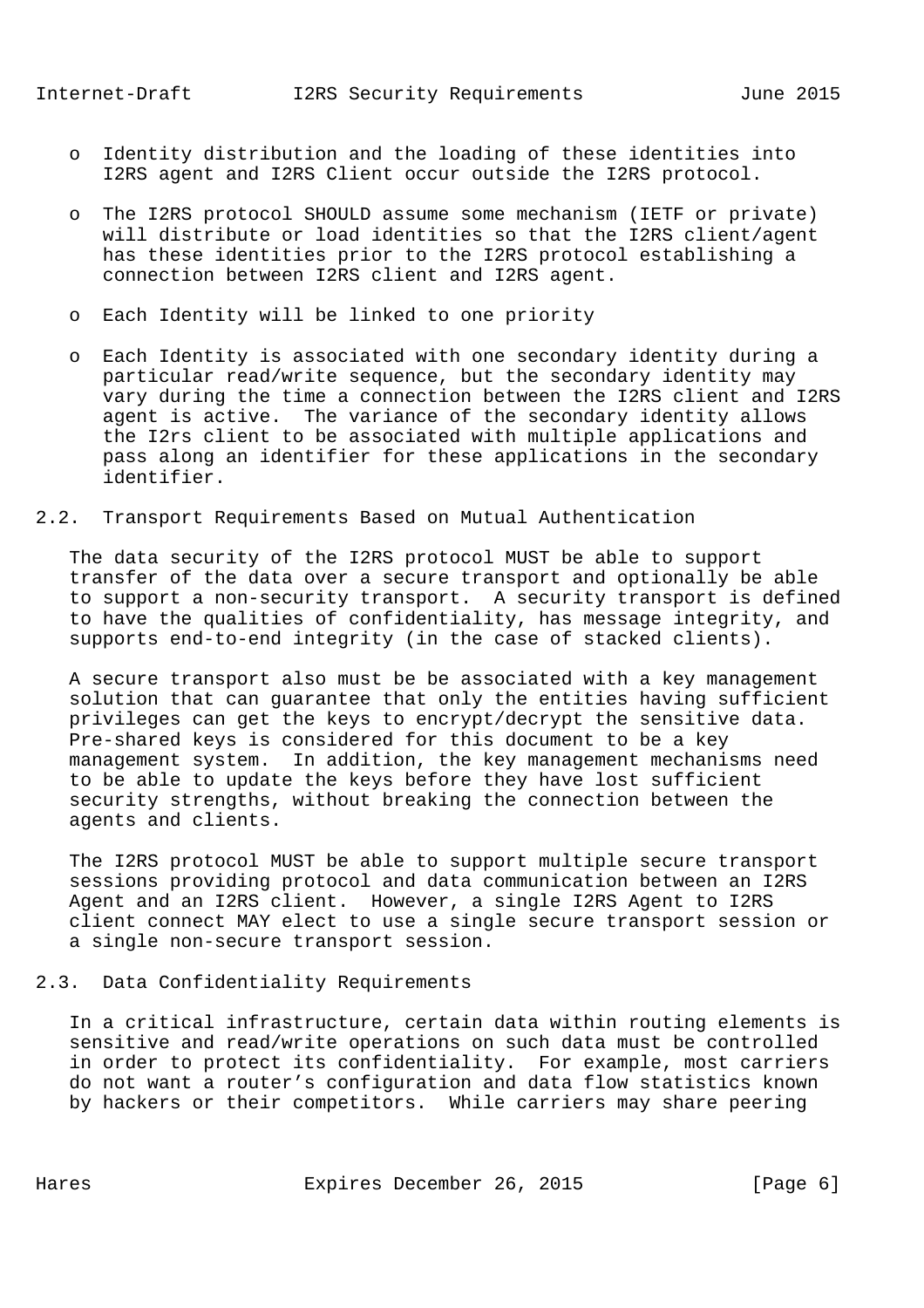information, most carriers do not share configuration and traffic statistics. To achieve this, access control to sensitive data needs to be provided for this data, and the confidentiality protection on such data during transportation needs to be enforced.

## 2.4. Message Integrity Requirements

 An integrity protection mechanism for I2RS should be able to ensure the following: 1) the data being protected are not modified without detection during its transportation and 2) the data is actually from where it is expected to come from 3) the data is not repeated from some earlier interaction of the protocol. That is, when both confidentiality and integrity of data is properly protected, it is possible to ensure that encrypted data are not modified or replayed without detection.

# 2.4.1. Handling Multiple Messages

 Section 7.9 of the [I-D.ietf-i2rs-architecture] states the I2RS architecture does not include multi-message atomicity and rollback mechanisms, but suggests an I2RS client may inidicate one of the following error handling techniques for a given message sent to the I2RS client:

- 1. Perform all or none: All operations succeed or none of them will be applied. This useful when there are mutual dependencies.
- 2. Perform until error: Operations are applied in order, and when error occurs the processing stops. This is useful when dependencies exist between multiple-message operations, and order is important.
- 3. Perform all storing errors: Perform all actions storing error indications for errors. This method can be used when there are no dependencies between operations, and the client wants to sort it out.
- 2.5. Role-Based Data Model Security

 The [I-D.ietf-i2rs-architecture] defines a role or security role as specifying read, write, or notification access within a data model that a client has to an agent's data model.

 The rules around what role is permitted to access and manipulate what information plus a secure transport (which protects the data in transit) SHOULD ensure that data of any level of sensitivity is reasonably protected from being observed by those without permission to view it so that privacy requirements are met. Observer without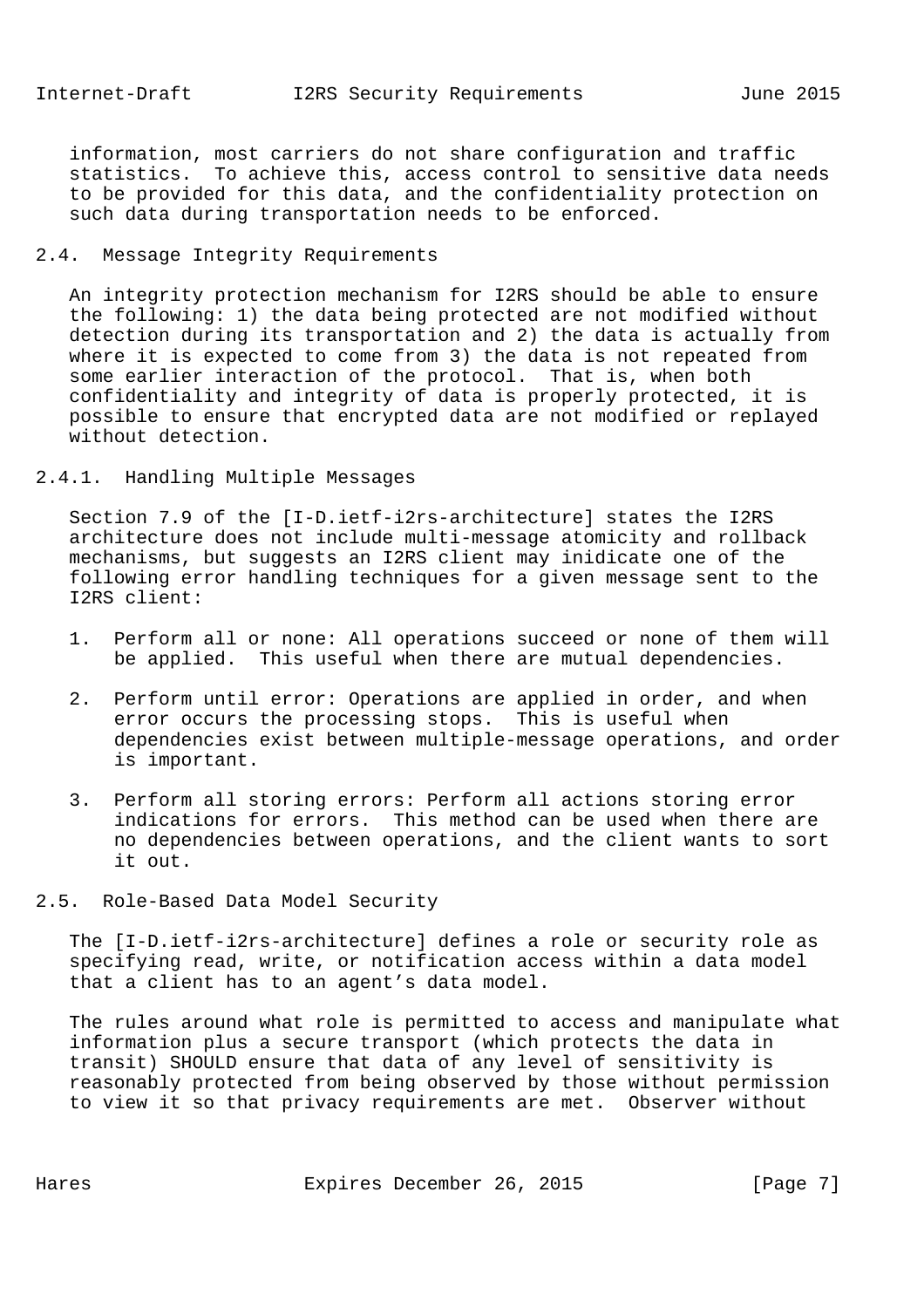permission can refer to other I2RS clients, attackers, or assorted MITM (man-in-the-middle) monkeys.

 Role security MUST work when multiple transport connections are being used between the I2RS client and I2RS agent as the I2RS architecture [I-D.ietf-i2rs-architecture] states. These transport message streams may start/stop without affecting the existence of the client/agent data exchange. TCP supports a single stream of data. SCTP [RFC4960] provides security for multiple streams plus end-to-end transport of data.

 I2RS clients MAY be used by multiple applications to configure routing via I2RS agents, receive status reports, turn on the I2RS audit stream, or turn on I2RS traceability. An application software using I2RS client functions can host several multiple secure identities, but each connection will use only one identity with one priority. Therefore, the security of each I2RS Client to I2RS Agent connection is unique.

 Please note the security of the application to I2RS client connection is outside of the I2RS protocol or I2RS interface.

3. Acknowledgement

 The author would like to thank Wes George, Ahmed Abro, Qin Wu, Eric Yu, Joel Halpern, Scott Brim, Nancy Cam-Winget, DaCheng Zhang, Alia Atlas, and Jeff Haas for their contributions to I2RS security requirement discussion and this document.

4. IANA Considerations

This draft includes no request to IANA.

5. Security Considerations

 This is a document about security requirements for the I2RS protocol and data modules. The whole document is security considerations.

- 6. References
- 6.1. Normative References
	- [RFC2119] Bradner, S., "Key words for use in RFCs to Indicate Requirement Levels", BCP 14, RFC 2119, March 1997.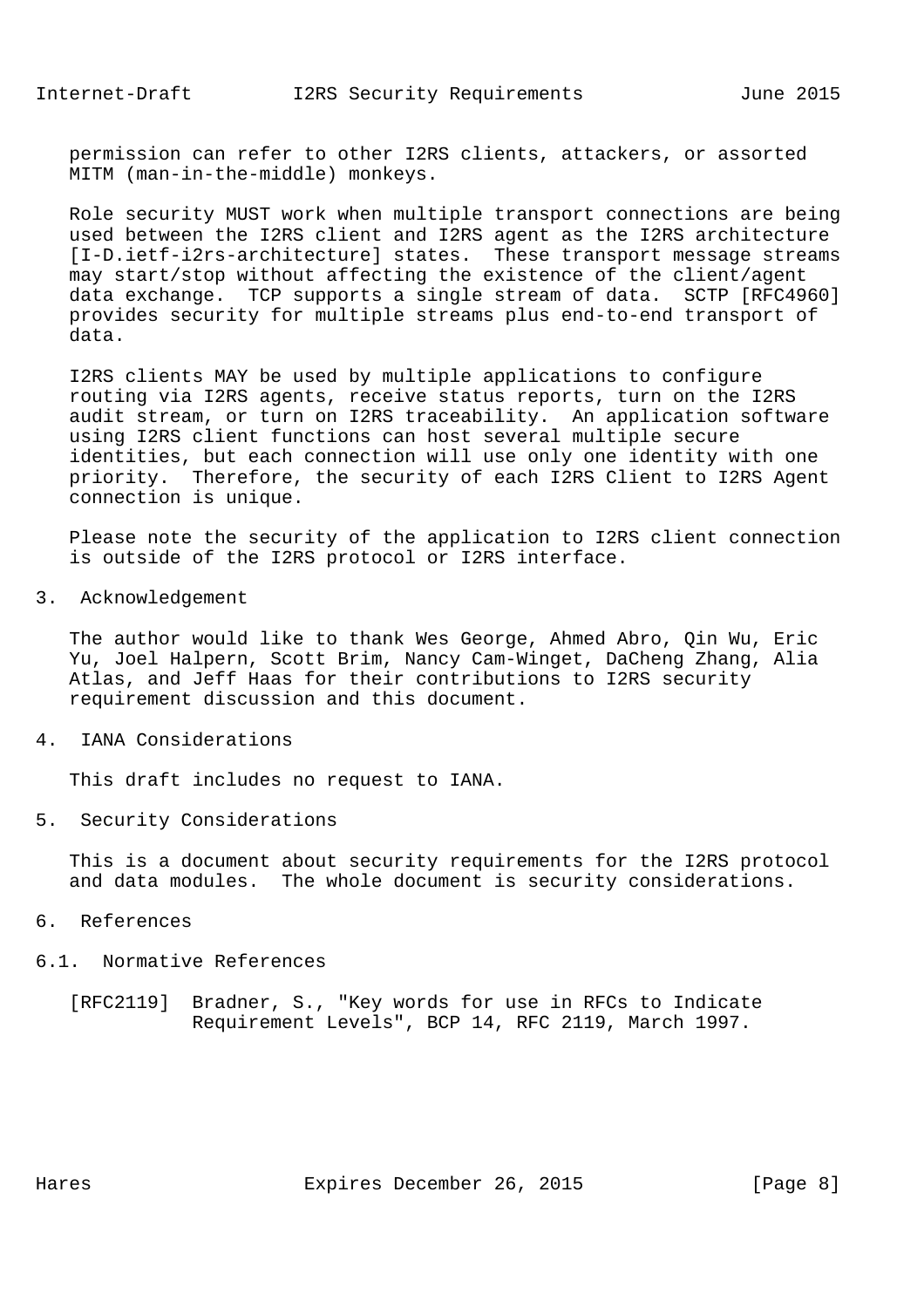- 6.2. Informative References
	- [I-D.haas-i2rs-ephemeral-state-reqs]

 Haas, J., "I2RS Ephemeral State Requirements", draft-haas i2rs-ephemeral-state-reqs-00 (work in progress), May 2015.

[I-D.ietf-i2rs-architecture]

 Atlas, A., Halpern, J., Hares, S., Ward, D., and T. Nadeau, "An Architecture for the Interface to the Routing System", draft-ietf-i2rs-architecture-09 (work in progress), March 2015.

[I-D.ietf-i2rs-problem-statement]

 Atlas, A., Nadeau, T., and D. Ward, "Interface to the Routing System Problem Statement", draft-ietf-i2rs problem-statement-06 (work in progress), January 2015.

[I-D.ietf-i2rs-pub-sub-requirements]

 Voit, E., Clemm, A., and A. Prieto, "Requirements for Subscription to YANG Datastores", draft-ietf-i2rs-pub-sub requirements-02 (work in progress), March 2015.

[I-D.ietf-i2rs-rib-info-model]

 Bahadur, N., Folkes, R., Kini, S., and J. Medved, "Routing Information Base Info Model", draft-ietf-i2rs-rib-info model-06 (work in progress), March 2015.

[I-D.ietf-i2rs-traceability]

 Clarke, J., Salgueiro, G., and C. Pignataro, "Interface to the Routing System (I2RS) Traceability: Framework and Information Model", draft-ietf-i2rs-traceability-03 (work in progress), May 2015.

- [RFC4785] Blumenthal, U. and P. Goel, "Pre-Shared Key (PSK) Ciphersuites with NULL Encryption for Transport Layer Security (TLS)", RFC 4785, January 2007.
- [RFC4949] Shirey, R., "Internet Security Glossary, Version 2", RFC 4949, August 2007.
- [RFC4960] Stewart, R., "Stream Control Transmission Protocol", RFC 4960, September 2007.

Author's Address